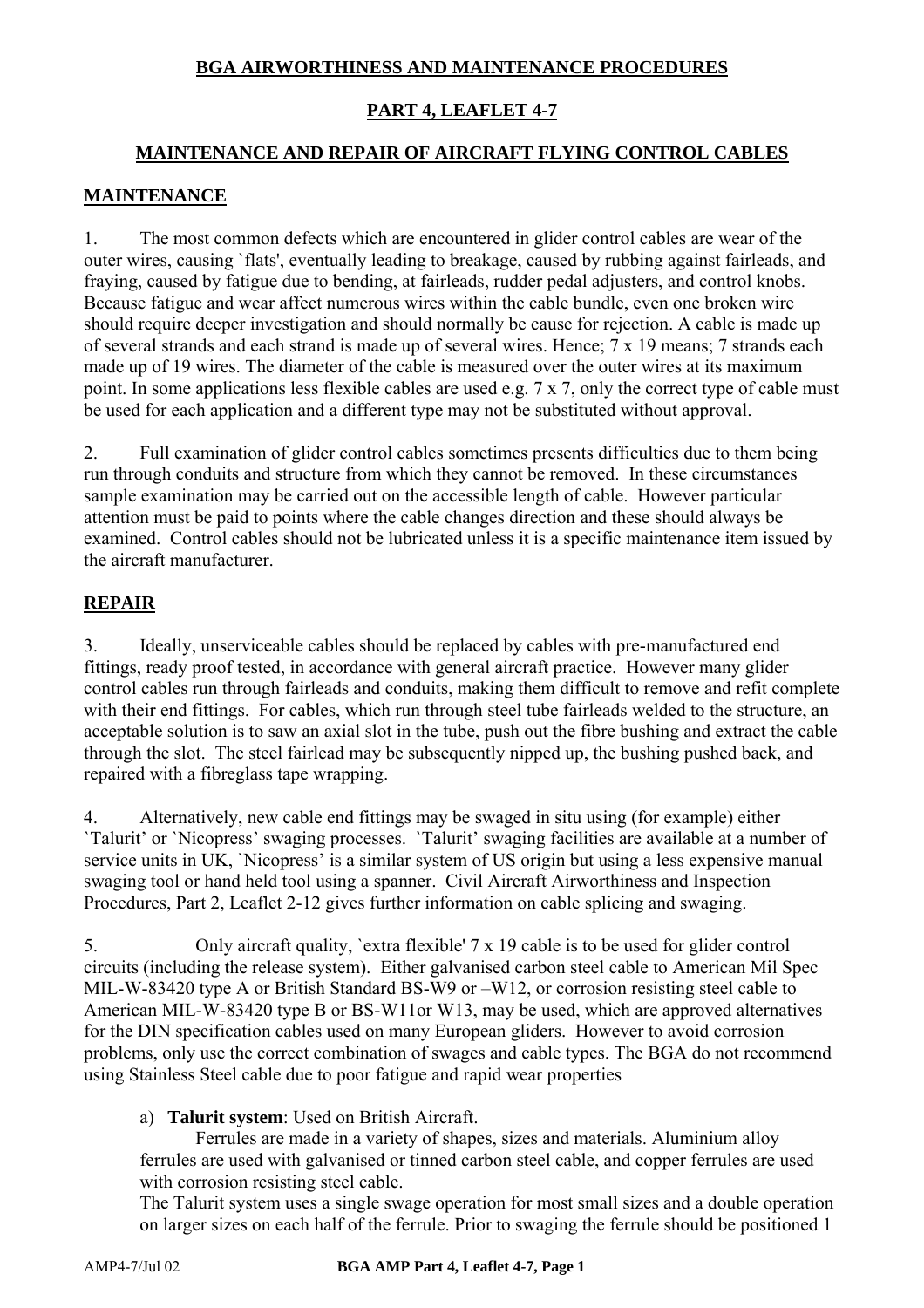to 1½ D (D = cable diameter) from the thimble and with ½ to  $\frac{2}{3}$  D of free cable protruding from the ferrule. After swaging, the free end of the cable must protrude from the ferrule. A small flash of material is normal and should be removed with a file. If no flash is formed then the sizes of the cable and ferrule should be checked or ascertain that the swage tool is operating correctly.

b) **Nicopress system**: American manufactured cables with wide applications.

 Ferrules are all made from copper. Plain copper ferrules are used for galvanised cable and plated copper ferrules are used with stainless steel cables due to electrolysis caused by different materials.

The Nicopress system used 3 operations of the swaging tool. The first is in the centre position of the ferrule, second at the thimble end and the third at the cable end. Nicopress do not specify free of thimble cable dimensions but on completion, the free cable must protrude from the ferrule by at least 1D and it is permissible for the thimble ends to just enter the ferrule.

- c) **Other systems**: the cable manufacturer recommendations must be followed.
- d) **If plain swage** type terminals and cables are used (i.e. straight in and not looped) then only swaged type of cable may be used to replace them. It is not permissible to use handswaged types to replace them.
- e) **Interchangeability of parts**: Some of the cable systems appear to contradict each other with the material used for example. It is recommended that you do not mix types of cable and hardware. For British BS specification cable only use the correct BS specification hardware and conversely for American manufactured products using MIL specification cable the correct AN, MS or NAS specification hardware must be used.

6. Although it will not be possible to proof test cables swaged in situ (unless specialist equipment is available). The integrity of such cables must be adequately assured. This may be done by the swage operator making up a test cable assembly and either proof testing this specimen, or destructively testing it, ensuring that it fails other than at the swage. A Go and No-Go gauge should be used, firstly on the tested cable prior to testing, and then on subsequent cables. An over swaged cable is cause for rejection as is an under swaged cable. Over swaging causes excessive work hardening of the fitting and may make it liable to crack and may also damage the cable. If a cable is rejected because of a defective swage it **must not** be repaired by cutting off the unserviceable swage and replacing it, the cable undergoes some deformation during the swaging process and it is a once only operation. Cables of British manufacture are proof tested to 50% of declared breaking strain and cables of American manufacture are proof tested to 60% of declared breaking strain. In the absence of any specific information either 50% or 60% should be used as appropriate. If the cable is not of British or American manufacture, then, as glider cables are relatively lightly loaded the 50% figure may be used.

# **INSPECTION OF CABLES**

## **General**

7. This section give guidance on the inspection of cables and expands on the defects likely to be found as mentioned in section 1. Consideration should be given to carrying out an end-to-end inspection of cables. Hemp or fibre cored cables are sometimes found on gliders, these are not recommended by the BGA and must be replaced at a maximum of 5 years from new.

## **Wear**.

8. Wear is normally found where the cable runs through a fairlead, guide block or guide tube, against a rub strip or around a pulley. The amount of wear can be determined by closely examining the cable with a magnifying glass if necessary and as the cable outer wires wear the flat spots tend to